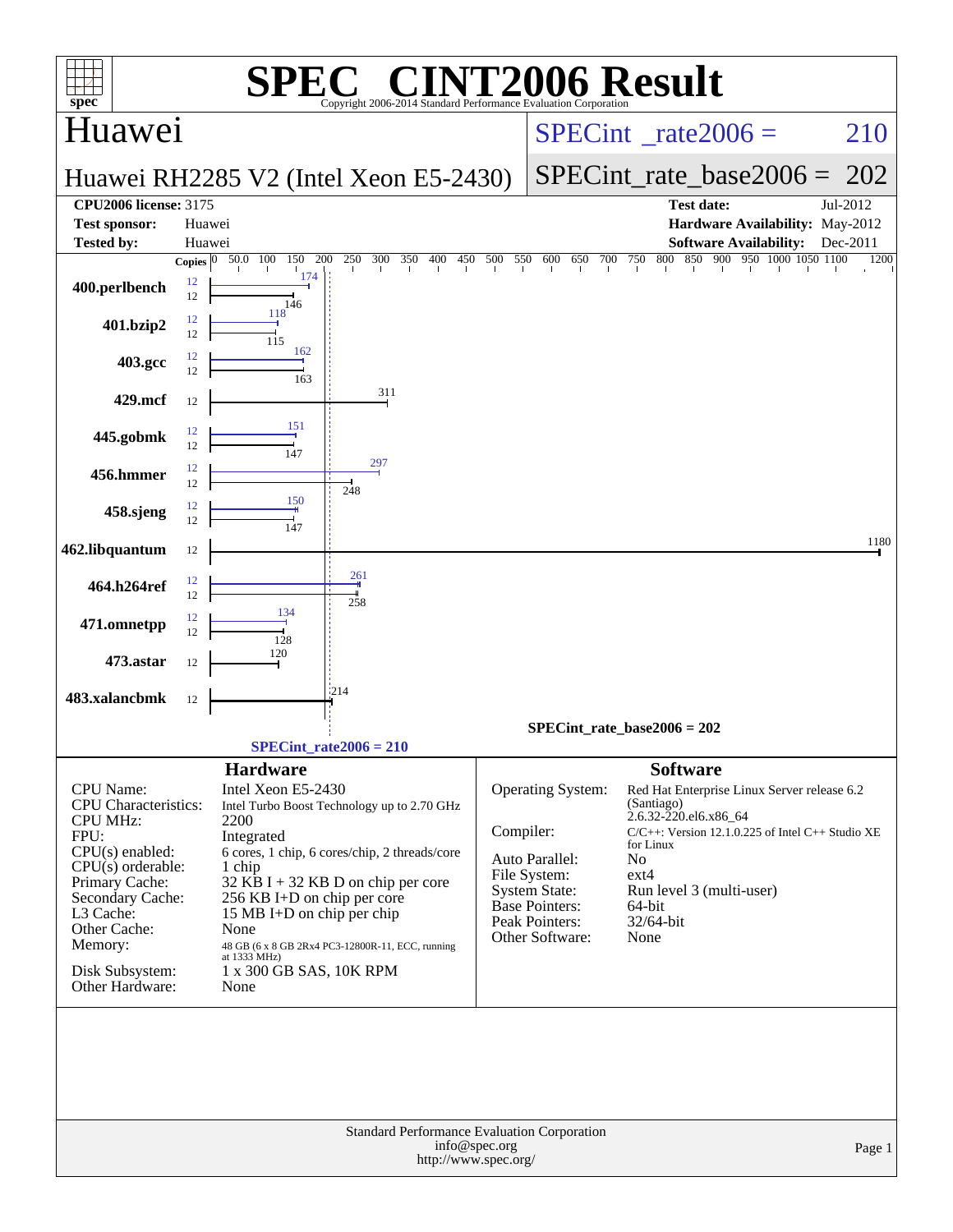

### Huawei

### SPECint rate $2006 = 210$

#### Huawei RH2285 V2 (Intel Xeon E5-2430)

[SPECint\\_rate\\_base2006 =](http://www.spec.org/auto/cpu2006/Docs/result-fields.html#SPECintratebase2006) 202

**[CPU2006 license:](http://www.spec.org/auto/cpu2006/Docs/result-fields.html#CPU2006license)** 3175 **[Test date:](http://www.spec.org/auto/cpu2006/Docs/result-fields.html#Testdate)** Jul-2012

**[Test sponsor:](http://www.spec.org/auto/cpu2006/Docs/result-fields.html#Testsponsor)** Huawei **[Hardware Availability:](http://www.spec.org/auto/cpu2006/Docs/result-fields.html#HardwareAvailability)** May-2012 **[Tested by:](http://www.spec.org/auto/cpu2006/Docs/result-fields.html#Testedby)** Huawei **[Software Availability:](http://www.spec.org/auto/cpu2006/Docs/result-fields.html#SoftwareAvailability)** Dec-2011

#### **[Results Table](http://www.spec.org/auto/cpu2006/Docs/result-fields.html#ResultsTable)**

|                    | <b>Base</b>   |                |       |                                                                                                          |            |                |                  | <b>Peak</b>   |                |              |                |              |                |              |
|--------------------|---------------|----------------|-------|----------------------------------------------------------------------------------------------------------|------------|----------------|------------------|---------------|----------------|--------------|----------------|--------------|----------------|--------------|
| <b>Benchmark</b>   | <b>Copies</b> | <b>Seconds</b> | Ratio | <b>Seconds</b>                                                                                           | Ratio      | <b>Seconds</b> | Ratio            | <b>Copies</b> | <b>Seconds</b> | <b>Ratio</b> | <b>Seconds</b> | <b>Ratio</b> | <b>Seconds</b> | <b>Ratio</b> |
| 400.perlbench      | 12            | 804            | 146   | 805                                                                                                      | 146        | 806            | 146 <sup>I</sup> | 12            | 680            | 172          | 675            | 174          | 674            | 174          |
| 401.bzip2          | 12            | 1006           | 115   | 1009                                                                                                     | <b>115</b> | 1011           | 114I             | 12            | 988            | 117          | 980            | 118          | 982            | <u>118</u>   |
| $403.\mathrm{gcc}$ | 12            | 591            | 163   | 591                                                                                                      | 163        | 591            | 164I             | 12            | 590            | 164          | 595            | 162          | 598            | 162          |
| $429$ .mcf         | 12            | 352            | 311   | 352                                                                                                      | 311        | 352            | 311              | 12            | 352            | 311          | 352            | 311          | 352            | 311          |
| 445.gobmk          | 12            | 862            | 146   | 856                                                                                                      | 147        | 858            | <b>147</b>       | 12            | 834            | 151          | 832            | 151          | 843            | 149          |
| 456.hmmer          | 12            | 451            | 249   | 452                                                                                                      | 248        | 451            | 248              | 12            | 377            | 297          | 378            | 296          | 377            | 297          |
| $458$ .sjeng       | 12            | 989            | 147   | 991                                                                                                      | 146        | 988            | 147              | 12            | 947            | 153          | 969            | <b>150</b>   | 970            | 150          |
| 462.libquantum     | 12            | 211            | 1180  | 212                                                                                                      | 1180       | 211            | <b>1180</b>      | 12            | 211            | 1180         | 212            | 1180         | 211            | 1180         |
| 464.h264ref        | 12            | 1039           | 256   | 1024                                                                                                     | 259        | 1027           | 258              | 12            | 1007           | 264          | 1026           | 259          | 1016           | 261          |
| 471.omnetpp        | 12            | 589            | 127   | 586                                                                                                      | <u>128</u> | 581            | <b>129</b>       | 12            | 561            | 134          | 562            | 133          | 561            | <u>134</u>   |
| 473.astar          | 12            | 705            | 120   | 702                                                                                                      | 120        | 703            | <b>120</b>       | 12            | 705            | 120          | 702            | 120          | 703            | <b>120</b>   |
| 483.xalancbmk      | 12            | 386            | 215   | 389                                                                                                      | 213        | 387            | 214              | 12            | 386            | 215          | 389            | 213          | 387            | 214          |
|                    |               |                |       | Results appear in the order in which they were run. Bold underlined text indicates a median measurement. |            |                |                  |               |                |              |                |              |                |              |

#### **[Submit Notes](http://www.spec.org/auto/cpu2006/Docs/result-fields.html#SubmitNotes)**

 The numactl mechanism was used to bind copies to processors. The config file option 'submit' was used to generate numactl commands to bind each copy to a specific processor. For details, please see the config file.

#### **[Operating System Notes](http://www.spec.org/auto/cpu2006/Docs/result-fields.html#OperatingSystemNotes)**

 Stack size set to unlimited using "ulimit -s unlimited" Transparent Huge Pages enabled with: echo always > /sys/kernel/mm/redhat\_transparent\_hugepage/enabled Filesystem page cache cleared with:<br>echo 1> /proc/sys/vm/drop cac /proc/sys/vm/drop\_caches runspec command invoked through numactl i.e.: numactl --interleave=all runspec <etc> Select only test related files when installing the operating system

#### **[Platform Notes](http://www.spec.org/auto/cpu2006/Docs/result-fields.html#PlatformNotes)**

 BIOS configuration: Set Power Efficiency Mode to Performance Baseboard Management Controller used to adjust the fan speed to 100% Sysinfo program /spec/config/sysinfo.rev6800 \$Rev: 6800 \$ \$Date:: 2011-10-11 #\$ 6f2ebdff5032aaa42e583f96b07f99d3 running on RH62-yjp2 Fri Jul 6 18:06:32 2012

 This section contains SUT (System Under Test) info as seen by some common utilities. To remove or add to this section, see: <http://www.spec.org/cpu2006/Docs/config.html#sysinfo> Continued on next page

> Standard Performance Evaluation Corporation [info@spec.org](mailto:info@spec.org) <http://www.spec.org/>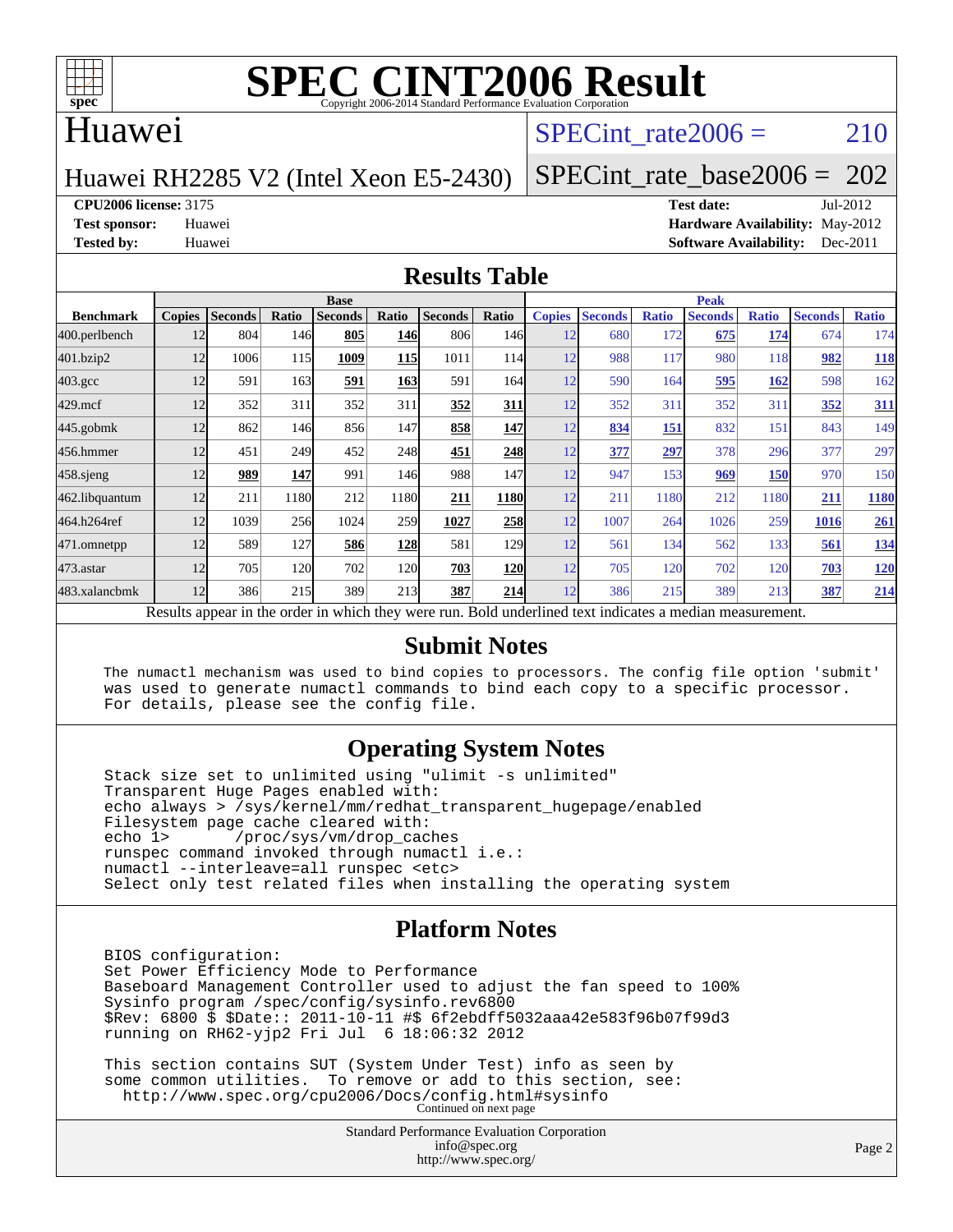

### Huawei

SPECint rate $2006 = 210$ 

Huawei RH2285 V2 (Intel Xeon E5-2430)

[SPECint\\_rate\\_base2006 =](http://www.spec.org/auto/cpu2006/Docs/result-fields.html#SPECintratebase2006) 202

**[Tested by:](http://www.spec.org/auto/cpu2006/Docs/result-fields.html#Testedby)** Huawei **[Software Availability:](http://www.spec.org/auto/cpu2006/Docs/result-fields.html#SoftwareAvailability)** Dec-2011

**[CPU2006 license:](http://www.spec.org/auto/cpu2006/Docs/result-fields.html#CPU2006license)** 3175 **[Test date:](http://www.spec.org/auto/cpu2006/Docs/result-fields.html#Testdate)** Jul-2012 **[Test sponsor:](http://www.spec.org/auto/cpu2006/Docs/result-fields.html#Testsponsor)** Huawei **[Hardware Availability:](http://www.spec.org/auto/cpu2006/Docs/result-fields.html#HardwareAvailability)** May-2012

#### **[Platform Notes \(Continued\)](http://www.spec.org/auto/cpu2006/Docs/result-fields.html#PlatformNotes)**

 From /proc/cpuinfo model name : Intel(R) Xeon(R) CPU E5-2430 0 @ 2.20GHz 1 "physical id"s (chips) 12 "processors" cores, siblings (Caution: counting these is hw and system dependent. The following excerpts from /proc/cpuinfo might not be reliable. Use with caution.) cpu cores : 6 siblings : 12 physical 0: cores 0 1 2 3 4 5 cache size : 15360 KB From /proc/meminfo<br>MemTotal: 49403476 kB HugePages\_Total: 0<br>Hugepagesize: 2048 kB Hugepagesize: From /etc/\*release\* /etc/\*version\* redhat-release: Red Hat Enterprise Linux Server release 6.2 (Santiago) system-release: Red Hat Enterprise Linux Server release 6.2 (Santiago) system-release-cpe: cpe:/o:redhat:enterprise\_linux:6server:ga:server uname -a: Linux RH62-yjp2 2.6.32-220.el6.x86\_64 #1 SMP Wed Nov 9 08:03:13 EST 2011 x86\_64 x86\_64 x86\_64 GNU/Linux run-level 3 Jul 6 17:59 SPEC is set to: /spec Filesystem Type Size Used Avail Use% Mounted on<br>
/dev/sdal ext3 270G 67G 189G 27% / 67G 189G 27% / Additional information from dmidecode: Memory: 6x Samsung M393B1K70DH0-CK0 8 GB 1600

#### **[General Notes](http://www.spec.org/auto/cpu2006/Docs/result-fields.html#GeneralNotes)**

Environment variables set by runspec before the start of the run: LD LIBRARY PATH = "/spec/libs/32:/spec/libs/64"

 Binaries compiled on a system with 2 x Xeon X5645 CPU + 16GB memory using RHEL 6.1

### **[Base Compiler Invocation](http://www.spec.org/auto/cpu2006/Docs/result-fields.html#BaseCompilerInvocation)**

[C benchmarks](http://www.spec.org/auto/cpu2006/Docs/result-fields.html#Cbenchmarks):  $inc -m32$ 

Continued on next page

Standard Performance Evaluation Corporation [info@spec.org](mailto:info@spec.org) <http://www.spec.org/>

Page 3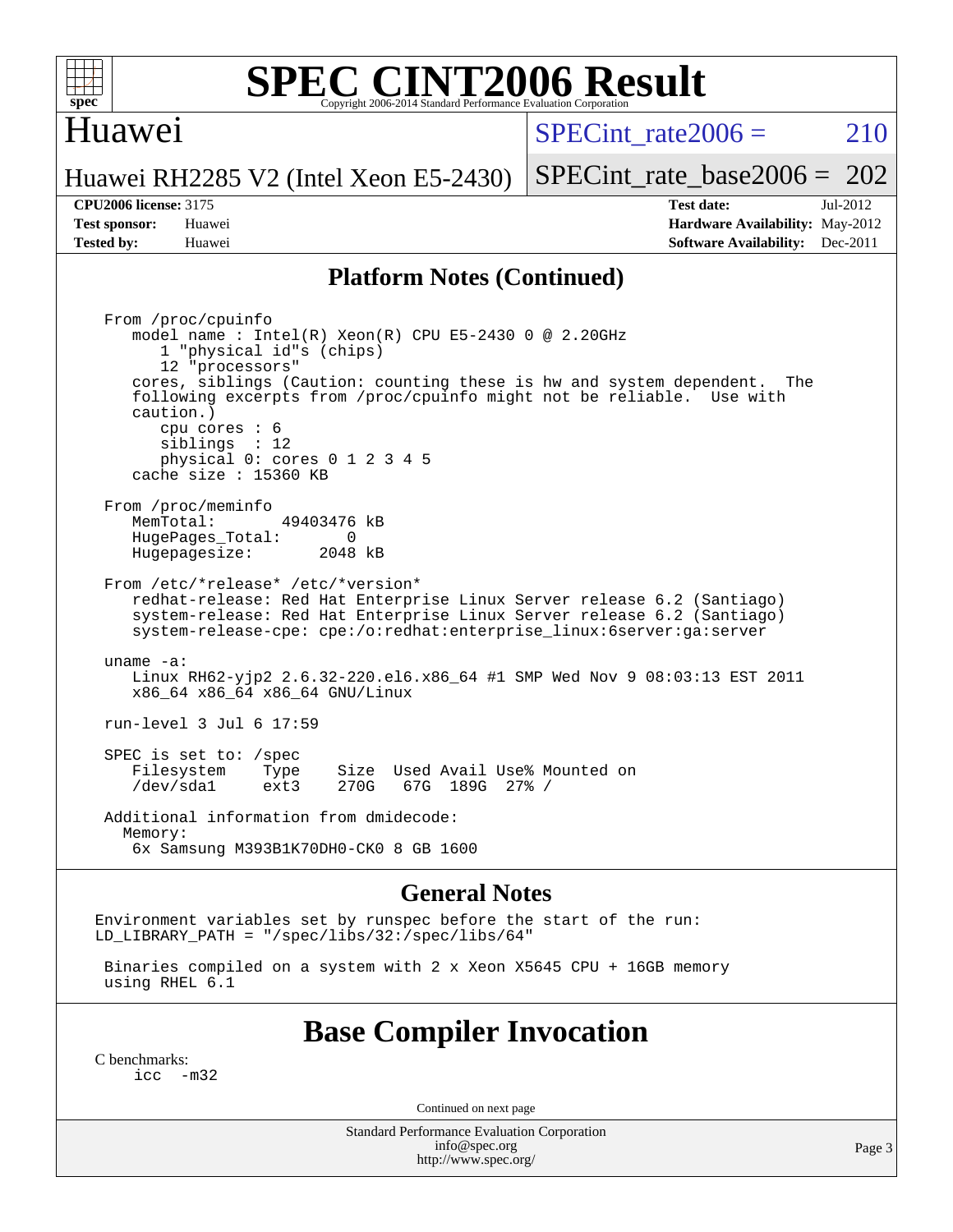| <b>SPEC CINT2006 Result</b><br>spec <sup>®</sup><br>Convright 2006-2014 Standard Performance Evaluation Corporation                           |                                                                                                                 |  |  |  |  |  |
|-----------------------------------------------------------------------------------------------------------------------------------------------|-----------------------------------------------------------------------------------------------------------------|--|--|--|--|--|
| <b>Huawei</b>                                                                                                                                 | $SPECint$ rate $2006 =$<br>210                                                                                  |  |  |  |  |  |
| Huawei RH2285 V2 (Intel Xeon E5-2430)                                                                                                         | $SPECint_rate_base2006 = 202$                                                                                   |  |  |  |  |  |
| <b>CPU2006 license: 3175</b><br><b>Test sponsor:</b><br>Huawei<br><b>Tested by:</b><br>Huawei                                                 | <b>Test date:</b><br>$Jul-2012$<br>Hardware Availability: May-2012<br><b>Software Availability:</b><br>Dec-2011 |  |  |  |  |  |
| <b>Base Compiler Invocation (Continued)</b>                                                                                                   |                                                                                                                 |  |  |  |  |  |
| $C_{++}$ benchmarks:<br>icpc -m32                                                                                                             |                                                                                                                 |  |  |  |  |  |
| <b>Base Portability Flags</b><br>400.perlbench: -DSPEC_CPU_LINUX_IA32<br>462.libquantum: - DSPEC CPU LINUX<br>483.xalancbmk: -DSPEC_CPU_LINUX |                                                                                                                 |  |  |  |  |  |
| <b>Base Optimization Flags</b>                                                                                                                |                                                                                                                 |  |  |  |  |  |
| C benchmarks:<br>-xSSE4.2 -ipo -03 -no-prec-div -opt-prefetch -opt-mem-layout-trans=3                                                         |                                                                                                                 |  |  |  |  |  |
| $C++$ benchmarks:<br>-xSSE4.2 -ipo -03 -no-prec-div -opt-prefetch -opt-mem-layout-trans=3<br>-Wl,-z, muldefs -L/smartheap -lsmartheap         |                                                                                                                 |  |  |  |  |  |
|                                                                                                                                               |                                                                                                                 |  |  |  |  |  |

#### **[Base Other Flags](http://www.spec.org/auto/cpu2006/Docs/result-fields.html#BaseOtherFlags)**

[C benchmarks](http://www.spec.org/auto/cpu2006/Docs/result-fields.html#Cbenchmarks):

403.gcc: [-Dalloca=\\_alloca](http://www.spec.org/cpu2006/results/res2012q3/cpu2006-20120711-23596.flags.html#b403.gcc_baseEXTRA_CFLAGS_Dalloca_be3056838c12de2578596ca5467af7f3)

# **[Peak Compiler Invocation](http://www.spec.org/auto/cpu2006/Docs/result-fields.html#PeakCompilerInvocation)**

[C benchmarks \(except as noted below\)](http://www.spec.org/auto/cpu2006/Docs/result-fields.html#Cbenchmarksexceptasnotedbelow):  $\text{icc}$   $-\text{m32}$ 

400.perlbench: [icc -m64](http://www.spec.org/cpu2006/results/res2012q3/cpu2006-20120711-23596.flags.html#user_peakCCLD400_perlbench_intel_icc_64bit_bda6cc9af1fdbb0edc3795bac97ada53)

401.bzip2: [icc -m64](http://www.spec.org/cpu2006/results/res2012q3/cpu2006-20120711-23596.flags.html#user_peakCCLD401_bzip2_intel_icc_64bit_bda6cc9af1fdbb0edc3795bac97ada53)

456.hmmer: [icc -m64](http://www.spec.org/cpu2006/results/res2012q3/cpu2006-20120711-23596.flags.html#user_peakCCLD456_hmmer_intel_icc_64bit_bda6cc9af1fdbb0edc3795bac97ada53)

458.sjeng: [icc -m64](http://www.spec.org/cpu2006/results/res2012q3/cpu2006-20120711-23596.flags.html#user_peakCCLD458_sjeng_intel_icc_64bit_bda6cc9af1fdbb0edc3795bac97ada53)

[C++ benchmarks:](http://www.spec.org/auto/cpu2006/Docs/result-fields.html#CXXbenchmarks) [icpc -m32](http://www.spec.org/cpu2006/results/res2012q3/cpu2006-20120711-23596.flags.html#user_CXXpeak_intel_icpc_4e5a5ef1a53fd332b3c49e69c3330699)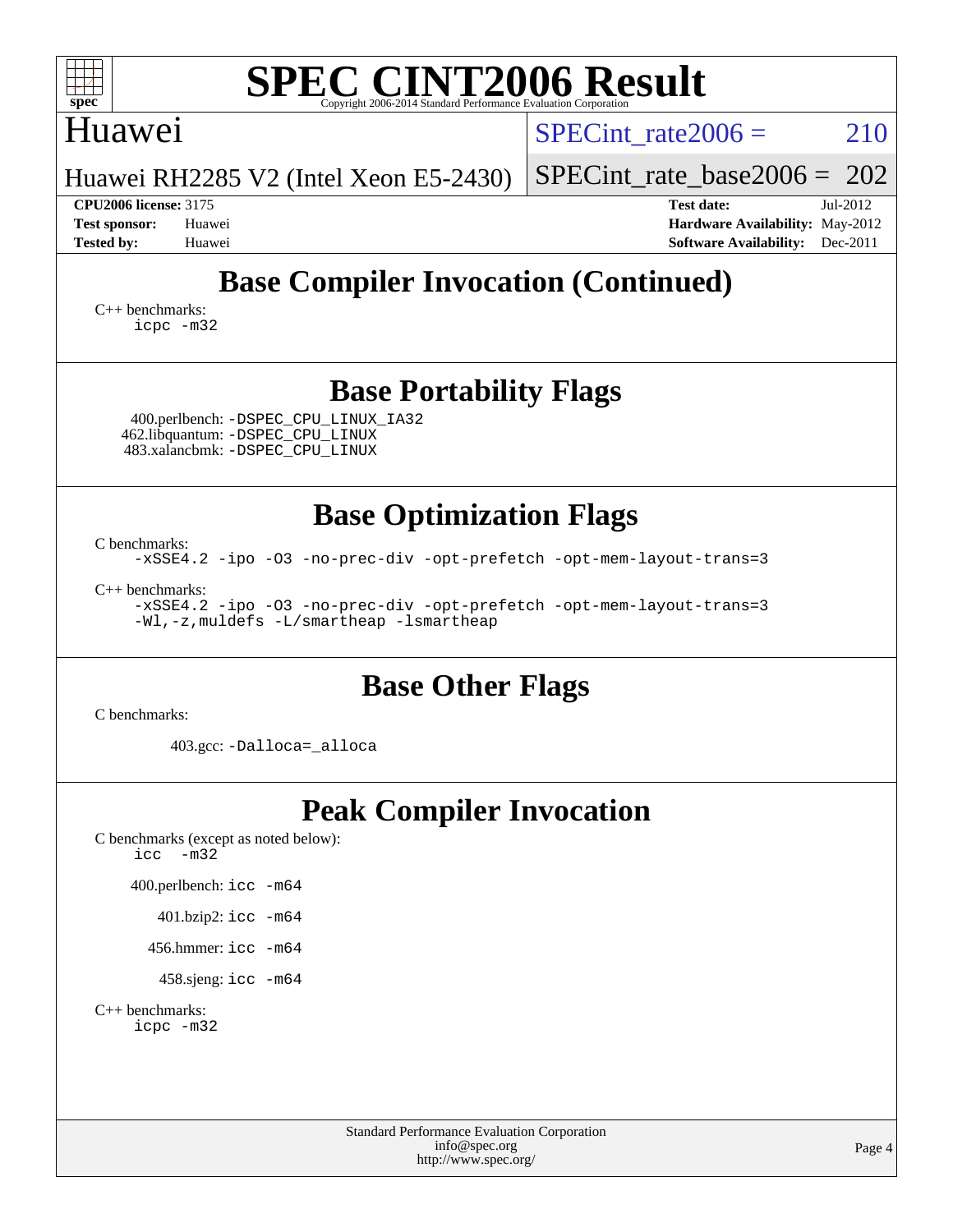

### Huawei

SPECint rate $2006 = 210$ 

Huawei RH2285 V2 (Intel Xeon E5-2430)

[SPECint\\_rate\\_base2006 =](http://www.spec.org/auto/cpu2006/Docs/result-fields.html#SPECintratebase2006) 202

**[CPU2006 license:](http://www.spec.org/auto/cpu2006/Docs/result-fields.html#CPU2006license)** 3175 **[Test date:](http://www.spec.org/auto/cpu2006/Docs/result-fields.html#Testdate)** Jul-2012 **[Test sponsor:](http://www.spec.org/auto/cpu2006/Docs/result-fields.html#Testsponsor)** Huawei **[Hardware Availability:](http://www.spec.org/auto/cpu2006/Docs/result-fields.html#HardwareAvailability)** May-2012 **[Tested by:](http://www.spec.org/auto/cpu2006/Docs/result-fields.html#Testedby)** Huawei **[Software Availability:](http://www.spec.org/auto/cpu2006/Docs/result-fields.html#SoftwareAvailability)** Dec-2011

## **[Peak Portability Flags](http://www.spec.org/auto/cpu2006/Docs/result-fields.html#PeakPortabilityFlags)**

 400.perlbench: [-DSPEC\\_CPU\\_LP64](http://www.spec.org/cpu2006/results/res2012q3/cpu2006-20120711-23596.flags.html#b400.perlbench_peakCPORTABILITY_DSPEC_CPU_LP64) [-DSPEC\\_CPU\\_LINUX\\_X64](http://www.spec.org/cpu2006/results/res2012q3/cpu2006-20120711-23596.flags.html#b400.perlbench_peakCPORTABILITY_DSPEC_CPU_LINUX_X64) 401.bzip2: [-DSPEC\\_CPU\\_LP64](http://www.spec.org/cpu2006/results/res2012q3/cpu2006-20120711-23596.flags.html#suite_peakCPORTABILITY401_bzip2_DSPEC_CPU_LP64) 456.hmmer: [-DSPEC\\_CPU\\_LP64](http://www.spec.org/cpu2006/results/res2012q3/cpu2006-20120711-23596.flags.html#suite_peakCPORTABILITY456_hmmer_DSPEC_CPU_LP64) 458.sjeng: [-DSPEC\\_CPU\\_LP64](http://www.spec.org/cpu2006/results/res2012q3/cpu2006-20120711-23596.flags.html#suite_peakCPORTABILITY458_sjeng_DSPEC_CPU_LP64) 462.libquantum: [-DSPEC\\_CPU\\_LINUX](http://www.spec.org/cpu2006/results/res2012q3/cpu2006-20120711-23596.flags.html#b462.libquantum_peakCPORTABILITY_DSPEC_CPU_LINUX) 483.xalancbmk: [-DSPEC\\_CPU\\_LINUX](http://www.spec.org/cpu2006/results/res2012q3/cpu2006-20120711-23596.flags.html#b483.xalancbmk_peakCXXPORTABILITY_DSPEC_CPU_LINUX)

# **[Peak Optimization Flags](http://www.spec.org/auto/cpu2006/Docs/result-fields.html#PeakOptimizationFlags)**

[C benchmarks](http://www.spec.org/auto/cpu2006/Docs/result-fields.html#Cbenchmarks):

 400.perlbench: [-xSSE4.2](http://www.spec.org/cpu2006/results/res2012q3/cpu2006-20120711-23596.flags.html#user_peakPASS2_CFLAGSPASS2_LDCFLAGS400_perlbench_f-xSSE42_f91528193cf0b216347adb8b939d4107)(pass 2) [-prof-gen](http://www.spec.org/cpu2006/results/res2012q3/cpu2006-20120711-23596.flags.html#user_peakPASS1_CFLAGSPASS1_LDCFLAGS400_perlbench_prof_gen_e43856698f6ca7b7e442dfd80e94a8fc)(pass 1) [-ipo](http://www.spec.org/cpu2006/results/res2012q3/cpu2006-20120711-23596.flags.html#user_peakPASS2_CFLAGSPASS2_LDCFLAGS400_perlbench_f-ipo)(pass 2) [-O3](http://www.spec.org/cpu2006/results/res2012q3/cpu2006-20120711-23596.flags.html#user_peakPASS2_CFLAGSPASS2_LDCFLAGS400_perlbench_f-O3)(pass 2) [-no-prec-div](http://www.spec.org/cpu2006/results/res2012q3/cpu2006-20120711-23596.flags.html#user_peakPASS2_CFLAGSPASS2_LDCFLAGS400_perlbench_f-no-prec-div)(pass 2) [-prof-use](http://www.spec.org/cpu2006/results/res2012q3/cpu2006-20120711-23596.flags.html#user_peakPASS2_CFLAGSPASS2_LDCFLAGS400_perlbench_prof_use_bccf7792157ff70d64e32fe3e1250b55)(pass 2) [-auto-ilp32](http://www.spec.org/cpu2006/results/res2012q3/cpu2006-20120711-23596.flags.html#user_peakCOPTIMIZE400_perlbench_f-auto-ilp32)  $401.bzip2: -xSSE4.2(pass 2) -prof-qen(pass 1) -ipo(pass 2)$  $401.bzip2: -xSSE4.2(pass 2) -prof-qen(pass 1) -ipo(pass 2)$  $401.bzip2: -xSSE4.2(pass 2) -prof-qen(pass 1) -ipo(pass 2)$  $401.bzip2: -xSSE4.2(pass 2) -prof-qen(pass 1) -ipo(pass 2)$  $401.bzip2: -xSSE4.2(pass 2) -prof-qen(pass 1) -ipo(pass 2)$ [-O3](http://www.spec.org/cpu2006/results/res2012q3/cpu2006-20120711-23596.flags.html#user_peakPASS2_CFLAGSPASS2_LDCFLAGS401_bzip2_f-O3)(pass 2) [-no-prec-div](http://www.spec.org/cpu2006/results/res2012q3/cpu2006-20120711-23596.flags.html#user_peakPASS2_CFLAGSPASS2_LDCFLAGS401_bzip2_f-no-prec-div)(pass 2) [-prof-use](http://www.spec.org/cpu2006/results/res2012q3/cpu2006-20120711-23596.flags.html#user_peakPASS2_CFLAGSPASS2_LDCFLAGS401_bzip2_prof_use_bccf7792157ff70d64e32fe3e1250b55)(pass 2) [-opt-prefetch](http://www.spec.org/cpu2006/results/res2012q3/cpu2006-20120711-23596.flags.html#user_peakCOPTIMIZE401_bzip2_f-opt-prefetch) [-auto-ilp32](http://www.spec.org/cpu2006/results/res2012q3/cpu2006-20120711-23596.flags.html#user_peakCOPTIMIZE401_bzip2_f-auto-ilp32) [-ansi-alias](http://www.spec.org/cpu2006/results/res2012q3/cpu2006-20120711-23596.flags.html#user_peakCOPTIMIZE401_bzip2_f-ansi-alias) 403.gcc: [-xSSE4.2](http://www.spec.org/cpu2006/results/res2012q3/cpu2006-20120711-23596.flags.html#user_peakCOPTIMIZE403_gcc_f-xSSE42_f91528193cf0b216347adb8b939d4107) [-ipo](http://www.spec.org/cpu2006/results/res2012q3/cpu2006-20120711-23596.flags.html#user_peakCOPTIMIZE403_gcc_f-ipo) [-O3](http://www.spec.org/cpu2006/results/res2012q3/cpu2006-20120711-23596.flags.html#user_peakCOPTIMIZE403_gcc_f-O3) [-no-prec-div](http://www.spec.org/cpu2006/results/res2012q3/cpu2006-20120711-23596.flags.html#user_peakCOPTIMIZE403_gcc_f-no-prec-div) 429.mcf: basepeak = yes 445.gobmk: [-xSSE4.2](http://www.spec.org/cpu2006/results/res2012q3/cpu2006-20120711-23596.flags.html#user_peakPASS2_CFLAGSPASS2_LDCFLAGS445_gobmk_f-xSSE42_f91528193cf0b216347adb8b939d4107)(pass 2) [-prof-gen](http://www.spec.org/cpu2006/results/res2012q3/cpu2006-20120711-23596.flags.html#user_peakPASS1_CFLAGSPASS1_LDCFLAGS445_gobmk_prof_gen_e43856698f6ca7b7e442dfd80e94a8fc)(pass 1) [-prof-use](http://www.spec.org/cpu2006/results/res2012q3/cpu2006-20120711-23596.flags.html#user_peakPASS2_CFLAGSPASS2_LDCFLAGS445_gobmk_prof_use_bccf7792157ff70d64e32fe3e1250b55)(pass 2) [-ansi-alias](http://www.spec.org/cpu2006/results/res2012q3/cpu2006-20120711-23596.flags.html#user_peakCOPTIMIZE445_gobmk_f-ansi-alias) [-opt-mem-layout-trans=3](http://www.spec.org/cpu2006/results/res2012q3/cpu2006-20120711-23596.flags.html#user_peakCOPTIMIZE445_gobmk_f-opt-mem-layout-trans_a7b82ad4bd7abf52556d4961a2ae94d5) 456.hmmer: [-xSSE4.2](http://www.spec.org/cpu2006/results/res2012q3/cpu2006-20120711-23596.flags.html#user_peakCOPTIMIZE456_hmmer_f-xSSE42_f91528193cf0b216347adb8b939d4107) [-ipo](http://www.spec.org/cpu2006/results/res2012q3/cpu2006-20120711-23596.flags.html#user_peakCOPTIMIZE456_hmmer_f-ipo) [-O3](http://www.spec.org/cpu2006/results/res2012q3/cpu2006-20120711-23596.flags.html#user_peakCOPTIMIZE456_hmmer_f-O3) [-no-prec-div](http://www.spec.org/cpu2006/results/res2012q3/cpu2006-20120711-23596.flags.html#user_peakCOPTIMIZE456_hmmer_f-no-prec-div) [-unroll2](http://www.spec.org/cpu2006/results/res2012q3/cpu2006-20120711-23596.flags.html#user_peakCOPTIMIZE456_hmmer_f-unroll_784dae83bebfb236979b41d2422d7ec2) [-auto-ilp32](http://www.spec.org/cpu2006/results/res2012q3/cpu2006-20120711-23596.flags.html#user_peakCOPTIMIZE456_hmmer_f-auto-ilp32) 458.sjeng: [-xSSE4.2](http://www.spec.org/cpu2006/results/res2012q3/cpu2006-20120711-23596.flags.html#user_peakPASS2_CFLAGSPASS2_LDCFLAGS458_sjeng_f-xSSE42_f91528193cf0b216347adb8b939d4107)(pass 2) [-prof-gen](http://www.spec.org/cpu2006/results/res2012q3/cpu2006-20120711-23596.flags.html#user_peakPASS1_CFLAGSPASS1_LDCFLAGS458_sjeng_prof_gen_e43856698f6ca7b7e442dfd80e94a8fc)(pass 1) [-ipo](http://www.spec.org/cpu2006/results/res2012q3/cpu2006-20120711-23596.flags.html#user_peakPASS2_CFLAGSPASS2_LDCFLAGS458_sjeng_f-ipo)(pass 2) [-O3](http://www.spec.org/cpu2006/results/res2012q3/cpu2006-20120711-23596.flags.html#user_peakPASS2_CFLAGSPASS2_LDCFLAGS458_sjeng_f-O3)(pass 2) [-no-prec-div](http://www.spec.org/cpu2006/results/res2012q3/cpu2006-20120711-23596.flags.html#user_peakPASS2_CFLAGSPASS2_LDCFLAGS458_sjeng_f-no-prec-div)(pass 2) [-prof-use](http://www.spec.org/cpu2006/results/res2012q3/cpu2006-20120711-23596.flags.html#user_peakPASS2_CFLAGSPASS2_LDCFLAGS458_sjeng_prof_use_bccf7792157ff70d64e32fe3e1250b55)(pass 2) [-unroll4](http://www.spec.org/cpu2006/results/res2012q3/cpu2006-20120711-23596.flags.html#user_peakCOPTIMIZE458_sjeng_f-unroll_4e5e4ed65b7fd20bdcd365bec371b81f) [-auto-ilp32](http://www.spec.org/cpu2006/results/res2012q3/cpu2006-20120711-23596.flags.html#user_peakCOPTIMIZE458_sjeng_f-auto-ilp32)  $462$ .libquantum: basepeak = yes 464.h264ref: [-xSSE4.2](http://www.spec.org/cpu2006/results/res2012q3/cpu2006-20120711-23596.flags.html#user_peakPASS2_CFLAGSPASS2_LDCFLAGS464_h264ref_f-xSSE42_f91528193cf0b216347adb8b939d4107)(pass 2) [-prof-gen](http://www.spec.org/cpu2006/results/res2012q3/cpu2006-20120711-23596.flags.html#user_peakPASS1_CFLAGSPASS1_LDCFLAGS464_h264ref_prof_gen_e43856698f6ca7b7e442dfd80e94a8fc)(pass 1) [-ipo](http://www.spec.org/cpu2006/results/res2012q3/cpu2006-20120711-23596.flags.html#user_peakPASS2_CFLAGSPASS2_LDCFLAGS464_h264ref_f-ipo)(pass 2) [-O3](http://www.spec.org/cpu2006/results/res2012q3/cpu2006-20120711-23596.flags.html#user_peakPASS2_CFLAGSPASS2_LDCFLAGS464_h264ref_f-O3)(pass 2) [-no-prec-div](http://www.spec.org/cpu2006/results/res2012q3/cpu2006-20120711-23596.flags.html#user_peakPASS2_CFLAGSPASS2_LDCFLAGS464_h264ref_f-no-prec-div)(pass 2) [-prof-use](http://www.spec.org/cpu2006/results/res2012q3/cpu2006-20120711-23596.flags.html#user_peakPASS2_CFLAGSPASS2_LDCFLAGS464_h264ref_prof_use_bccf7792157ff70d64e32fe3e1250b55)(pass 2) [-unroll2](http://www.spec.org/cpu2006/results/res2012q3/cpu2006-20120711-23596.flags.html#user_peakCOPTIMIZE464_h264ref_f-unroll_784dae83bebfb236979b41d2422d7ec2) [-ansi-alias](http://www.spec.org/cpu2006/results/res2012q3/cpu2006-20120711-23596.flags.html#user_peakCOPTIMIZE464_h264ref_f-ansi-alias) [C++ benchmarks:](http://www.spec.org/auto/cpu2006/Docs/result-fields.html#CXXbenchmarks) 471.omnetpp: [-xSSE4.2](http://www.spec.org/cpu2006/results/res2012q3/cpu2006-20120711-23596.flags.html#user_peakPASS2_CXXFLAGSPASS2_LDCXXFLAGS471_omnetpp_f-xSSE42_f91528193cf0b216347adb8b939d4107)(pass 2) [-prof-gen](http://www.spec.org/cpu2006/results/res2012q3/cpu2006-20120711-23596.flags.html#user_peakPASS1_CXXFLAGSPASS1_LDCXXFLAGS471_omnetpp_prof_gen_e43856698f6ca7b7e442dfd80e94a8fc)(pass 1) [-ipo](http://www.spec.org/cpu2006/results/res2012q3/cpu2006-20120711-23596.flags.html#user_peakPASS2_CXXFLAGSPASS2_LDCXXFLAGS471_omnetpp_f-ipo)(pass 2) [-O3](http://www.spec.org/cpu2006/results/res2012q3/cpu2006-20120711-23596.flags.html#user_peakPASS2_CXXFLAGSPASS2_LDCXXFLAGS471_omnetpp_f-O3)(pass 2) [-no-prec-div](http://www.spec.org/cpu2006/results/res2012q3/cpu2006-20120711-23596.flags.html#user_peakPASS2_CXXFLAGSPASS2_LDCXXFLAGS471_omnetpp_f-no-prec-div)(pass 2) [-prof-use](http://www.spec.org/cpu2006/results/res2012q3/cpu2006-20120711-23596.flags.html#user_peakPASS2_CXXFLAGSPASS2_LDCXXFLAGS471_omnetpp_prof_use_bccf7792157ff70d64e32fe3e1250b55)(pass 2) [-ansi-alias](http://www.spec.org/cpu2006/results/res2012q3/cpu2006-20120711-23596.flags.html#user_peakCXXOPTIMIZE471_omnetpp_f-ansi-alias) [-opt-ra-region-strategy=block](http://www.spec.org/cpu2006/results/res2012q3/cpu2006-20120711-23596.flags.html#user_peakCXXOPTIMIZE471_omnetpp_f-opt-ra-region-strategy_a0a37c372d03933b2a18d4af463c1f69) [-Wl,-z,muldefs](http://www.spec.org/cpu2006/results/res2012q3/cpu2006-20120711-23596.flags.html#user_peakEXTRA_LDFLAGS471_omnetpp_link_force_multiple1_74079c344b956b9658436fd1b6dd3a8a) [-L/smartheap -lsmartheap](http://www.spec.org/cpu2006/results/res2012q3/cpu2006-20120711-23596.flags.html#user_peakEXTRA_LIBS471_omnetpp_SmartHeap_7c9e394a5779e1a7fec7c221e123830c) 473.astar: basepeak = yes Continued on next page

> Standard Performance Evaluation Corporation [info@spec.org](mailto:info@spec.org) <http://www.spec.org/>